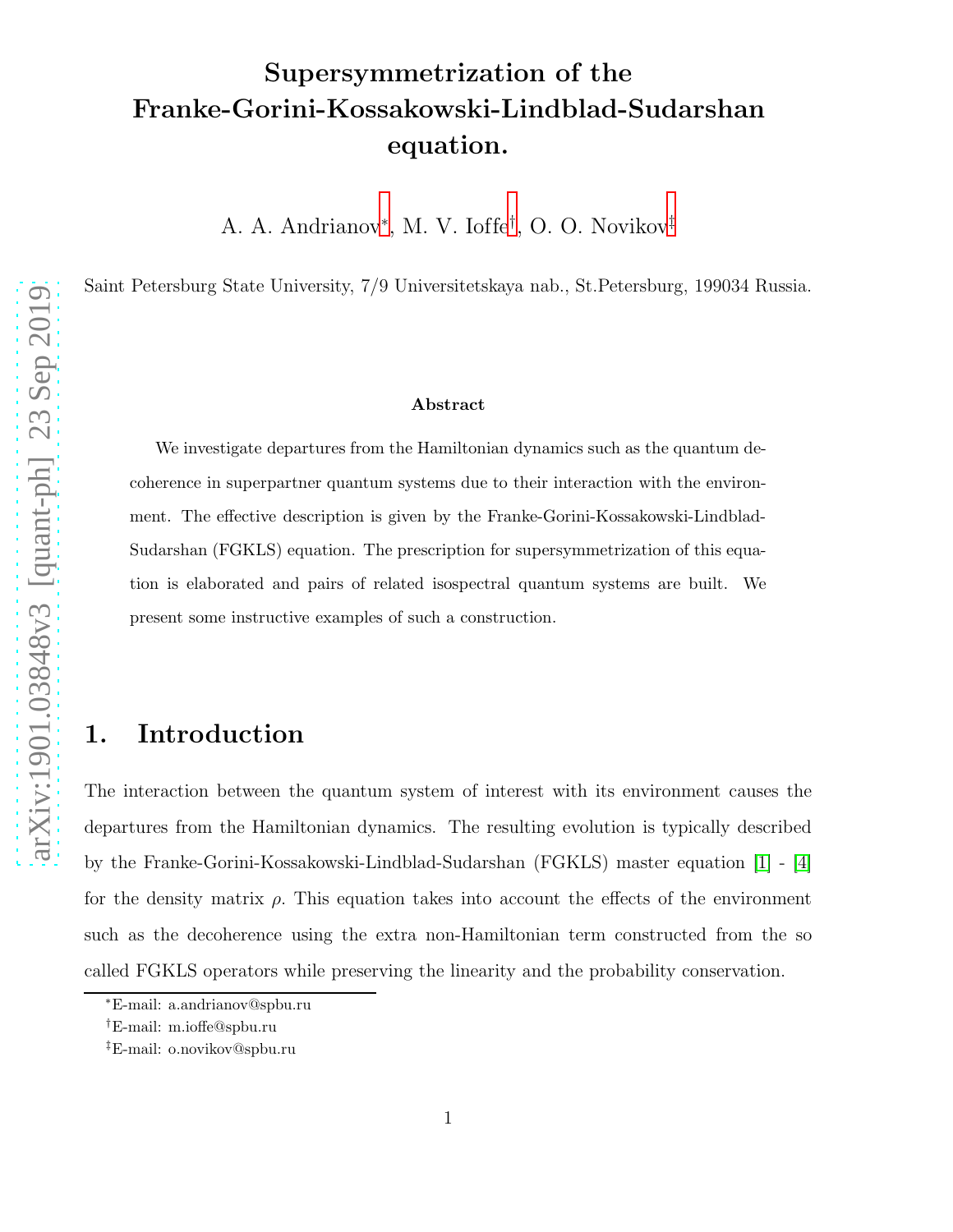One remark on the title of the present paper is in due here. Recently, in their paper [\[5\]](#page-12-2) "A Brief History of the GKLS Equation", D.Chruscinski and S.Pascazio reconstructed chronologically "the chain of events, intuitions and ideas that led" V.Gorini, A.Kossakowski, G.Lindblad and G.Sudarshan to the formulation of so-called GKLS equation in [\[2\]](#page-12-3) and [\[3\]](#page-12-4). We have to inform the readers that one more publication should be included in the row. We mean the paper [\[1\]](#page-12-0) of V.A.Franke entitled "On the general form of the dynamical transformation of density matrices". There was studied the most general linear transformations of the density matrices of a quantum system that preserve the total probability and do not generate negative probabilities in this paper. As a result, the master equation (a little bit more general than "Lindblad equation" of [\[2\]](#page-12-3), [\[3\]](#page-12-4)) for evolution of the density matrix was derived. The paper of V.A.Franke was submitted to journal on October, 1975, it was published in Russian on May, 1976, and on the same 1976, it appeared in English version [\[1\]](#page-12-0) Theoretical and Mathematical Physics [4](#page-1-0) .

We assume the sufficiently weak coupling of the system to the environment with large number of degrees of freedom resulting in the irreversible Markovian evolution. There are many examples of such systems in the atomic and solid state physics and optics $[12]$  -  $[14]$ (an updated list of applications see in [\[15\]](#page-13-2) - [\[17\]](#page-13-3)). An important application in the particle physics is provided by the neutral kaon-antikaon propagation which can be influenced by the vacuum quantum-gravity fluctuations  $[7]$  -  $[10]$  and/or by the detector matter [\[11\]](#page-13-5). In his recent papers, Steven Weinberg gave new impetus to the discussion of the  $\rho$  matrix approach as the only ingredient necessary to incorporate the measurement and the FGKLS equation to be a smooth way to describe the relevant loss of quantum coherence after the influence of device [\[18\]](#page-13-6), [\[19\]](#page-13-7).

Correspondingly the consistent description is based on the formalism of the  $\rho$  matrix rather than on the wave functions themselves as the decoherence converts pure states with a given wave function into mixed ones which are characterized not by a particular wave

<span id="page-1-0"></span><sup>4</sup>Subsequently, V.A.Franke worked on the relativistic generalization of the Lindblad equation [\[6\]](#page-12-6).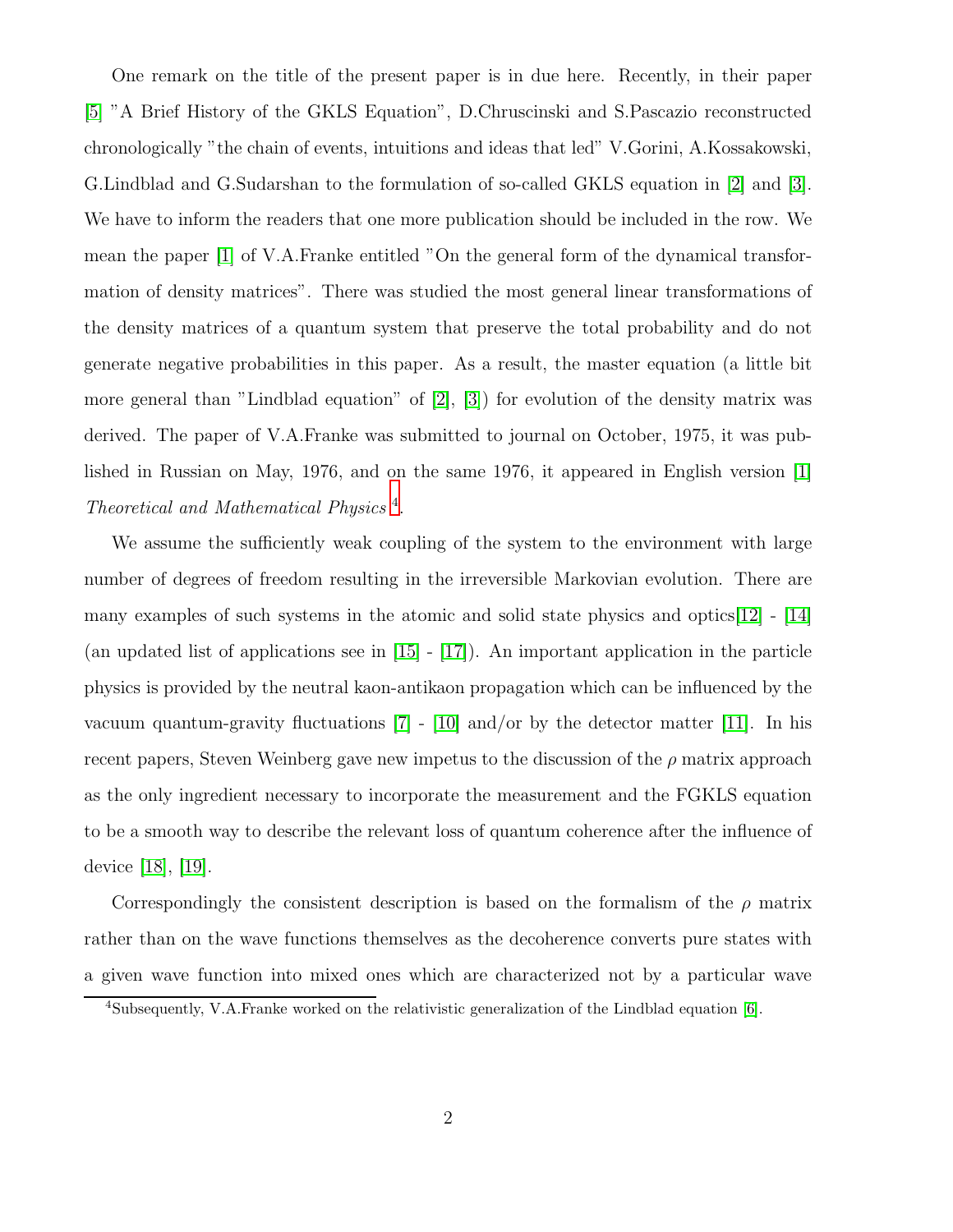function  $\psi$  but by a density matrix,

$$
\rho = \rho^{\dagger}, \quad \langle \phi | \rho | \phi \rangle \ge 0, \quad \forall | \phi \rangle. \tag{1}
$$

The expectation values of the observables A are obtained using the relation,

$$
\langle A \rangle \equiv \text{Tr} \left( \hat{A} \rho \right). \tag{2}
$$

This implies that  $\text{Tr}(\rho)$  plays the role of the total probability. If it is conserved it is assumed to be normalized to,

<span id="page-2-0"></span>
$$
Tr(\rho) = 1.
$$
\n(3)

In the standard (Hamiltonian) Quantum Mechanics, Supersymmetrical approach [\[20\]](#page-13-8) - [\[24\]](#page-13-9) gave a powerful impulse in construction of exactly solvable and quasi exactly solvable quantum models of different nature [\[25\]](#page-13-10) - [\[34\]](#page-14-0). The main elements of Supersymmetrical Quantum Mechanics (SUSY QM) are the SUSY intertwining relations which express the commutation of Superhamiltonian with Supercharges. They provide the connection between pairs of superpartner systems: spectral properties of these systems are related to each other. It is possible to iterate this procedure to construct the chain of partner systems connected by the supertransformations of different orders [\[23\]](#page-13-11), [\[35\]](#page-14-1) - [\[37\]](#page-14-2). Thus, the SUSY method in Quantum Mechanics became one of the best tools for quantum design [\[38\]](#page-14-3), [\[37\]](#page-14-2). It looks interesting to generalize the SUSY approach for quantum systems with Hamiltonian dynamics to a more general case of quantum systems interacting with environment and described by the FGKLS equation. Just this problem is studied in the present paper. It is organized as follows. After the brief discussion of the FGKLS equation in Section 2, the prescription for supersymmetrization of this equation is proposed in Section 3. Finally, Section 4 contains few illustrating examples of such construction.

## 2. FGKLS equation

The evolution of the *total* system  $\sum_{n=1}^{\infty}$  [Subsystem + (Large) Environment] is unitary, with the time evolution operator given by  $U(t) = \exp(-iH_{Total}t)$ ; whereas the dynamics of the sub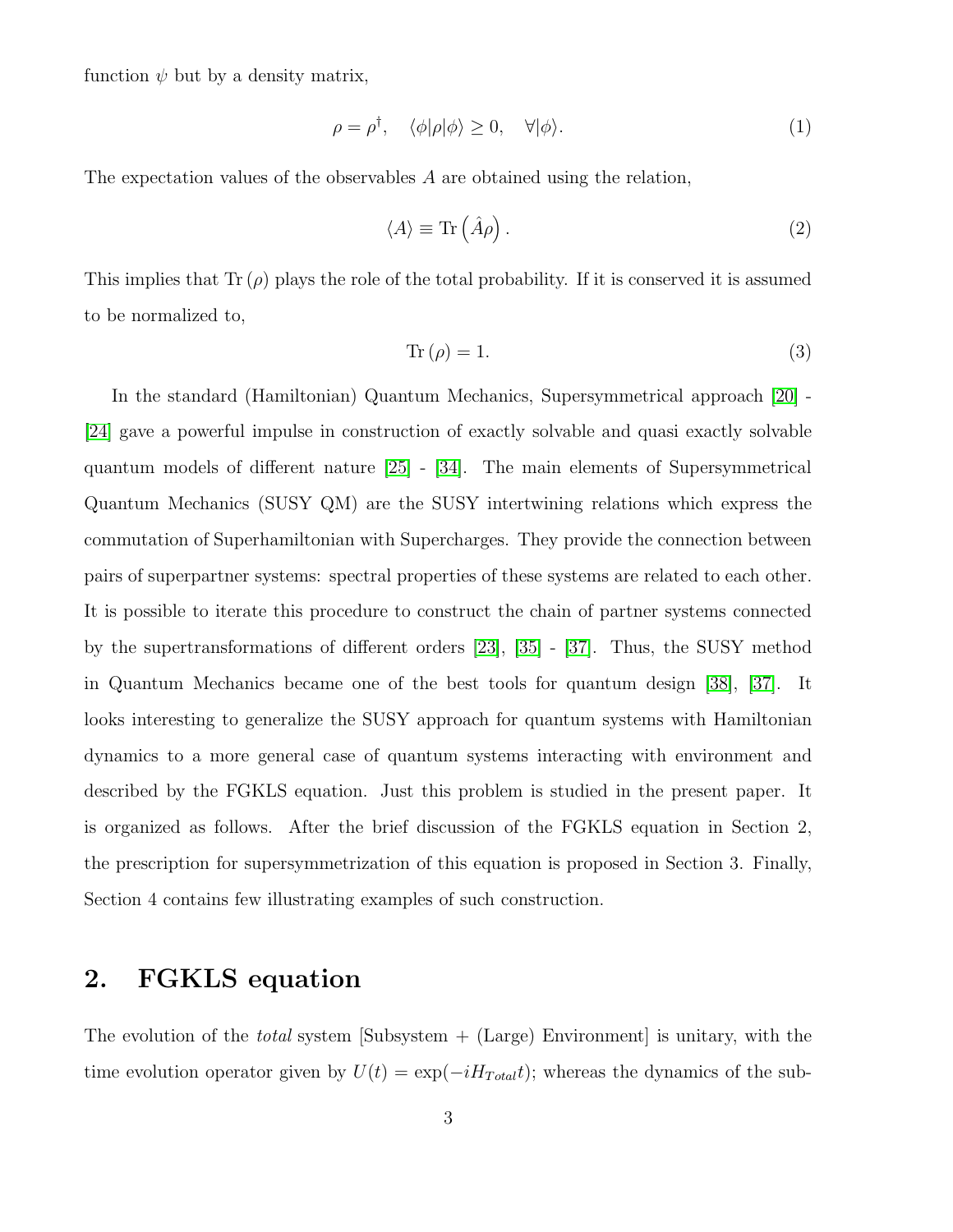system alone is obtained by tracing out the environment degrees of freedom:

$$
\rho_{SUB}(t) = \text{Tr}_{ENV}\left(U(t)\rho_{SUB+ENV}(0)U^{\dagger}(t)\right). \tag{4}
$$

This gives a complicated evolution for  $\rho_{SUB}$ , even if the initial conditions are a direct product  $\rho_{SUB+ENV}(0) = \rho_{SUB}(0) \otimes \rho_{ENV}(0)$ . However, when the interaction is tiny (e.g., as in the case of a diluted environment) the dynamics of  $\rho_{SUB}$  becomes approximately free from memory effects [\[39\]](#page-14-4) (Markovian), and it is dictated by a FGKLS master equation [\[1\]](#page-12-0) - [\[4\]](#page-12-1) of the form

<span id="page-3-2"></span>
$$
\dot{\rho} = -i \left( H_{eff} \rho(t) - \rho(t) H_{eff}^{\dagger} \right) + L[\rho], \tag{5}
$$

where the so-called Lindbladian,

<span id="page-3-1"></span>
$$
L[\rho] = \sum_{j} \left( A^j \rho(A^j)^{\dagger} - \frac{1}{2} \rho(A^j)^{\dagger} A^j - \frac{1}{2} (A^j)^{\dagger} A^j \rho \right),\tag{6}
$$

with the effective Hamiltonian  $H_{eff}$  being in general non-Hermitian. From now on,  $\rho$  stands for  $\rho_{SUB}$ . In what follows we restrict ourselves by consideration of Hermitian Hamiltonians only that results in the conservation of the total probability  $\text{Tr}(\rho)$ .

The new piece with vanishing trace is linear in  $\rho$ , and the linear superposition principle is still valid for such a quantum system. But it is  $quadratic<sup>5</sup>$  $quadratic<sup>5</sup>$  $quadratic<sup>5</sup>$  in the unspecified operators  $A<sup>j</sup>$ : the FGKLS equation encodes a new dynamics that is not purely Hamiltonian. The new term may entail decoherence by making pure states to evolve into mixed states.

If the opposite process does not occur, i.e., no mixed state evolves to a pure one, the von Neumann entropy

$$
\mathbf{S} = \text{Tr} \left( -\rho \log \rho \right)
$$

should not decrease and it imposes the constraints on the choice of the FGKLS operators  $A<sup>j</sup>$ . While this may be useful to model the influence of the measurement apparatus, in general case the entropy may decrease and the evolution of the mixed state may end with a pure state [\[40\]](#page-14-5). In this paper we do not put any restriction on the FGKLS operators.

<span id="page-3-0"></span><sup>&</sup>lt;sup>5</sup>The form [\(6\)](#page-3-1) is the most general Hermitian expression bilinear in  $A^j$  with vanishing  $Tr(L(\rho))$ . The forms linear in operators  $A<sup>j</sup>$  are not interesting since they can be absorbed into Schrödinger-Liouville dynamics  $(5)$  with  $L = 0$ .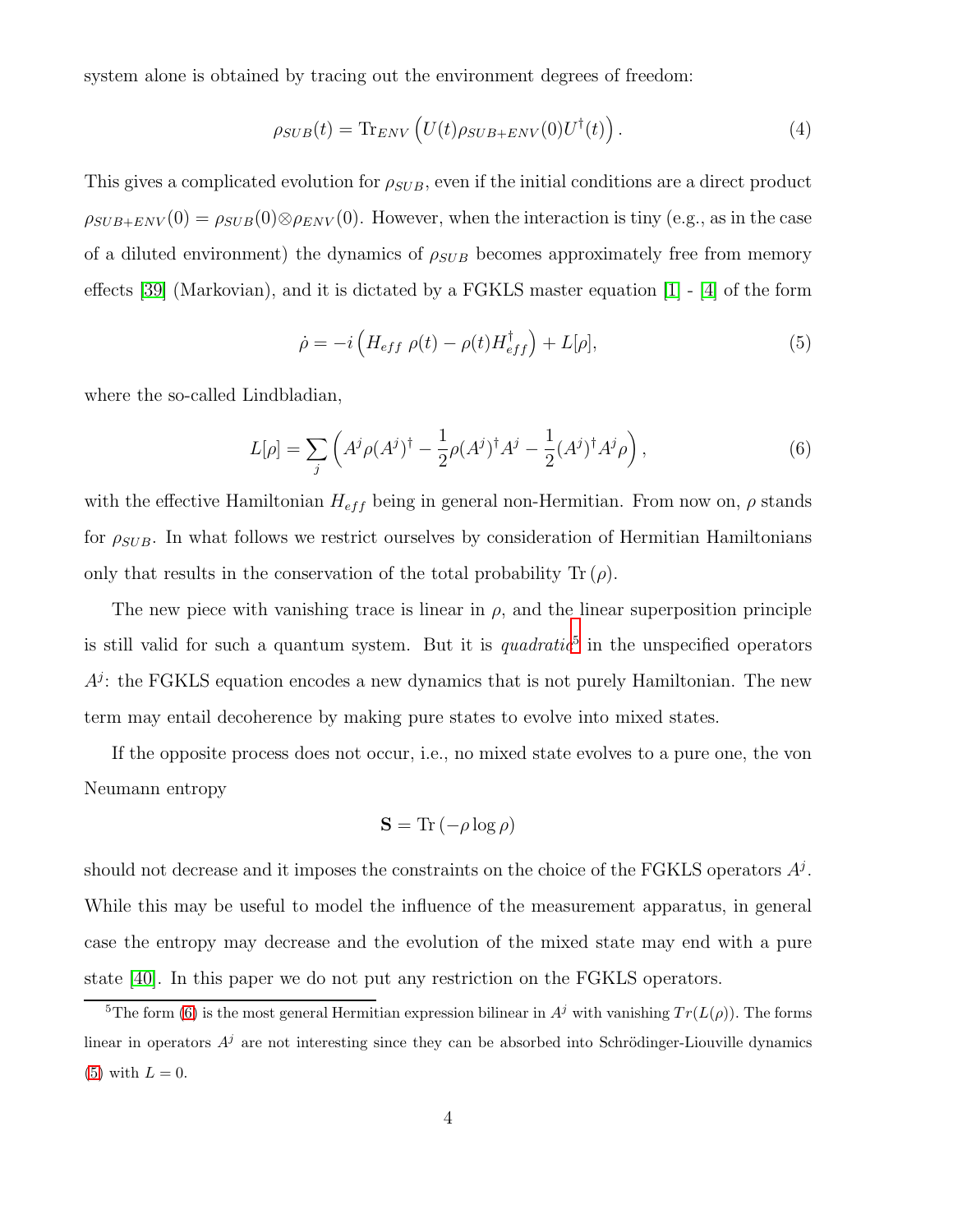## 3. Supersymmetrical FGKLS system

The technique of Supersymmetrical Quantum Mechanics and the related isospectral Darboux transformations [\[20\]](#page-13-8) - [\[24\]](#page-13-9), [\[41\]](#page-14-6), [\[42\]](#page-14-7) are well designed to the  $\rho$  matrix formalism.

Indeed, in the fermion number representation, the one-dimensional SUSY QM assembles a pair of isospectral Hamiltonians  $h_1$  and  $h_2$  into a Super-Hamiltonian,

$$
H = \begin{pmatrix} h_1 & 0 \\ 0 & h_2 \end{pmatrix} = \begin{pmatrix} -\partial^2 + V_1(x) & 0 \\ 0 & -\partial^2 + V_2(x) \end{pmatrix} \equiv -\partial^2 \mathbf{I} + \mathbf{V}(x), \tag{7}
$$

where  $\partial \equiv d/dx$  and the potentials are taken real. We assume also the *time independence* of the Super-Hamiltonian and also of supercharges which are introduced below. The isospectral connection between components of the Super-Hamiltonian is provided by intertwining relations with the help of Crum-Darboux differential operators<sup>[6](#page-4-0)</sup>  $q^+ = (q^-)^{\dagger}$ ,

<span id="page-4-1"></span>
$$
h_1 q^+ = q^+ h_2, \quad q^- h_1 = h_2 q^-, \tag{8}
$$

which, in the framework of SUSY QM, are components of the supercharges,

$$
Q = \begin{pmatrix} 0 & q^+ \\ 0 & 0 \end{pmatrix}, \quad \bar{Q} = \begin{pmatrix} 0 & 0 \\ q^- & 0 \end{pmatrix} = Q^{\dagger}, \quad Q^2 = \bar{Q}^2 = 0. \tag{9}
$$

The isospectral transformation [\(8\)](#page-4-1) entails the conservation of supercharges or the supersymmetry of the Super-Hamiltonian,

$$
[H, Q] = [H, \bar{Q}] = 0,\t(10)
$$

which represents the basis of the SUSY algebra. Its algebraic closure is given, in general, by a non-linear SUSY relation [\[35\]](#page-14-1),

<span id="page-4-2"></span>
$$
\left\{Q,\bar{Q}\right\} = \mathcal{P}(H) = \begin{pmatrix} \mathcal{P}(h_1) & 0 \\ 0 & \mathcal{P}(h_2) \end{pmatrix},\tag{11}
$$

<span id="page-4-0"></span><sup>&</sup>lt;sup>6</sup>These differential operators may be of different order in derivatives. Both partner potentials  $V_{1,2}(x)$ can be expressed explicitly in terms of coefficients ("superpotentials") of intertwining operators  $q^{\pm}$  but the direct expression of  $V_2$  through  $V_1$  is as a rule impossible [\[23\]](#page-13-11).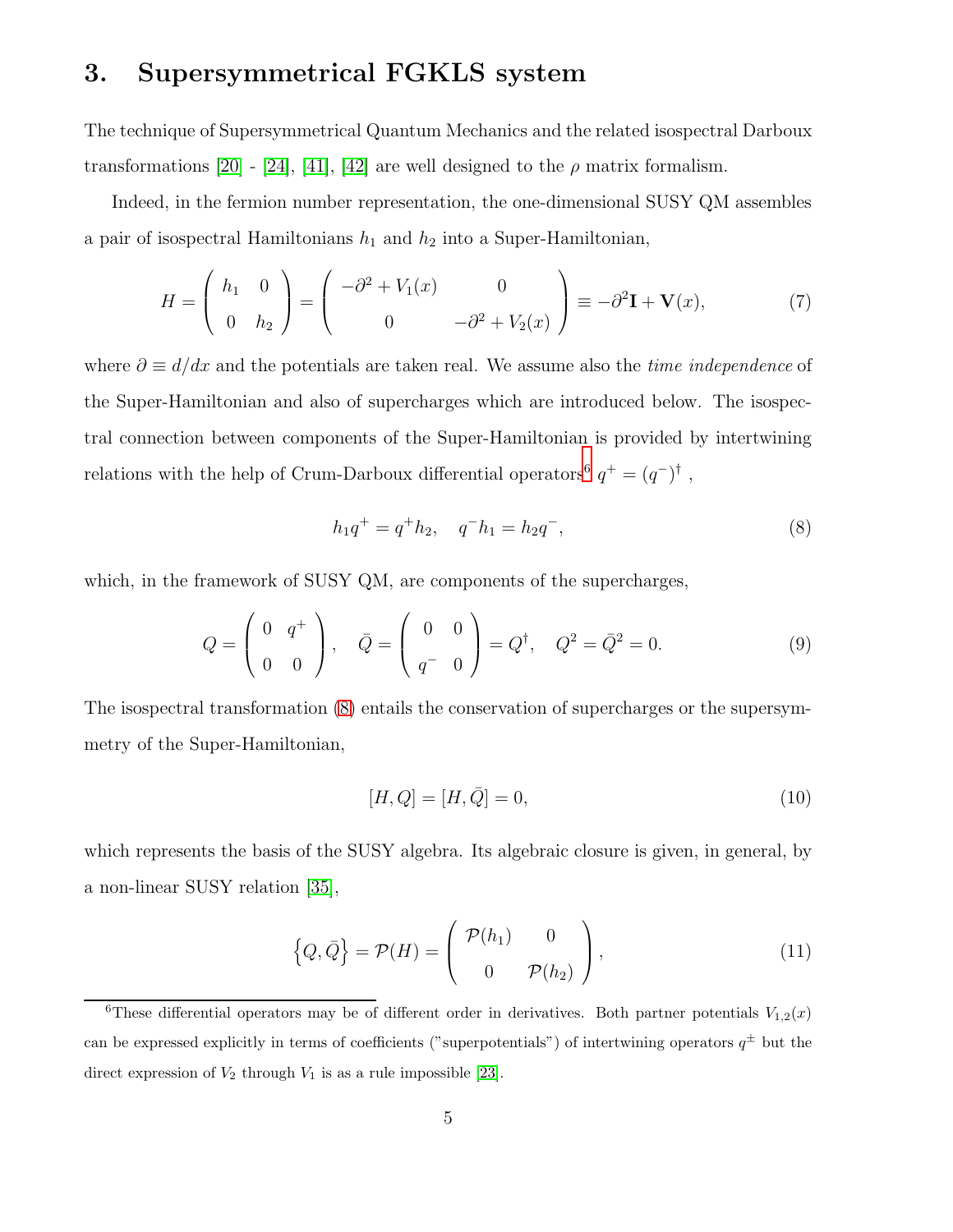where  $\mathcal{P}(H)$  is a time-independent function of the Super-Hamiltonian.

Let us consider first the Schrödinger-Liouville dynamics  $(5)$ , i.e. with vanishing Lindbladian  $L[\rho] \equiv 0$ , for the system with the Hamiltonian  $h_1$  and corresponding density matrix  $\rho_1$ ,

<span id="page-5-0"></span>
$$
\dot{\rho}_1 = -i(h_1 \rho_1(t) - \rho_1(t)h_1). \tag{12}
$$

After multiplying Eq.[\(12\)](#page-5-0) by  $q^-$  from the left side and by  $q^+$  from the right one, in the absence of decoherence effects one obtains,

$$
\dot{\rho}_2 = -i(h_2 \rho_2(t) - \rho_2(t)h_2), \qquad (13)
$$

where by definition,

<span id="page-5-1"></span>
$$
\sqrt{\mathcal{P}(h_2)}\rho_2\sqrt{\mathcal{P}(h_2)} = q^- \rho_1 q^+.
$$
\n(14)

After multiplying of [\(14\)](#page-5-1) by  $q^+$  from the left or by  $q^-$  from the right and using intertwining relations [\(8\)](#page-4-1) one arrives to the equivalent set of intertwining relations for  $\rho_1$  and  $\rho_2$ ,

<span id="page-5-2"></span>
$$
\sqrt{\mathcal{P}(h_1)}\rho_1 q^+ = q^+ \rho_2 \sqrt{\mathcal{P}(h_2)};
$$
  

$$
\sqrt{\mathcal{P}(h_2)}\rho_2 q^- = q^- \rho_1 \sqrt{\mathcal{P}(h_1)}.
$$
 (15)

Thus the supersymmetrization is perfectly compatible with the  $\rho$  matrix approach but it is realized by essentially nonlocal transformations [\(14\)](#page-5-1). The inverse mapping also holds,

<span id="page-5-3"></span>
$$
\sqrt{\mathcal{P}(h_1)}\rho_1\sqrt{\mathcal{P}(h_1)} = q^+\rho_2q^-, \qquad (16)
$$

which is provided also by Eqs. [\(15\)](#page-5-2). Due to intertwining relations [\(8\)](#page-4-1) and factorization [\(11\)](#page-4-2), one can derive from [\(14\)](#page-5-1) and [\(16\)](#page-5-3):

<span id="page-5-4"></span>
$$
\rho_1 = \sum_{j,k=1}^{M_1} \beta_1^{jk} |\psi_-^j\rangle\langle\psi_-^k| + q^+ \frac{1}{\sqrt{\mathcal{P}(h_2)}} \rho_2 \frac{1}{\sqrt{\mathcal{P}(h_2)}} q^-, \qquad (17)
$$

$$
\rho_2 = \sum_{j,k=1}^{M_2} \beta_2^{jk} |\psi_+^j\rangle \langle \psi_+^k| + q^- \frac{1}{\sqrt{\mathcal{P}(h_1)}} \rho_1 \frac{1}{\sqrt{\mathcal{P}(h_1)}} q^+, \qquad (18)
$$

where  $|\psi^i_{\pm}\rangle$  are normalized zero modes of the operators  $q^{\pm}$ , respectively, with the matrices  $\beta_{1,2}^{jk} = \langle \psi^j_{\mp} | \rho_{1,2} | \psi^k_{\mp} \rangle$ . Here and for the rest of the paper we understand the inverse operators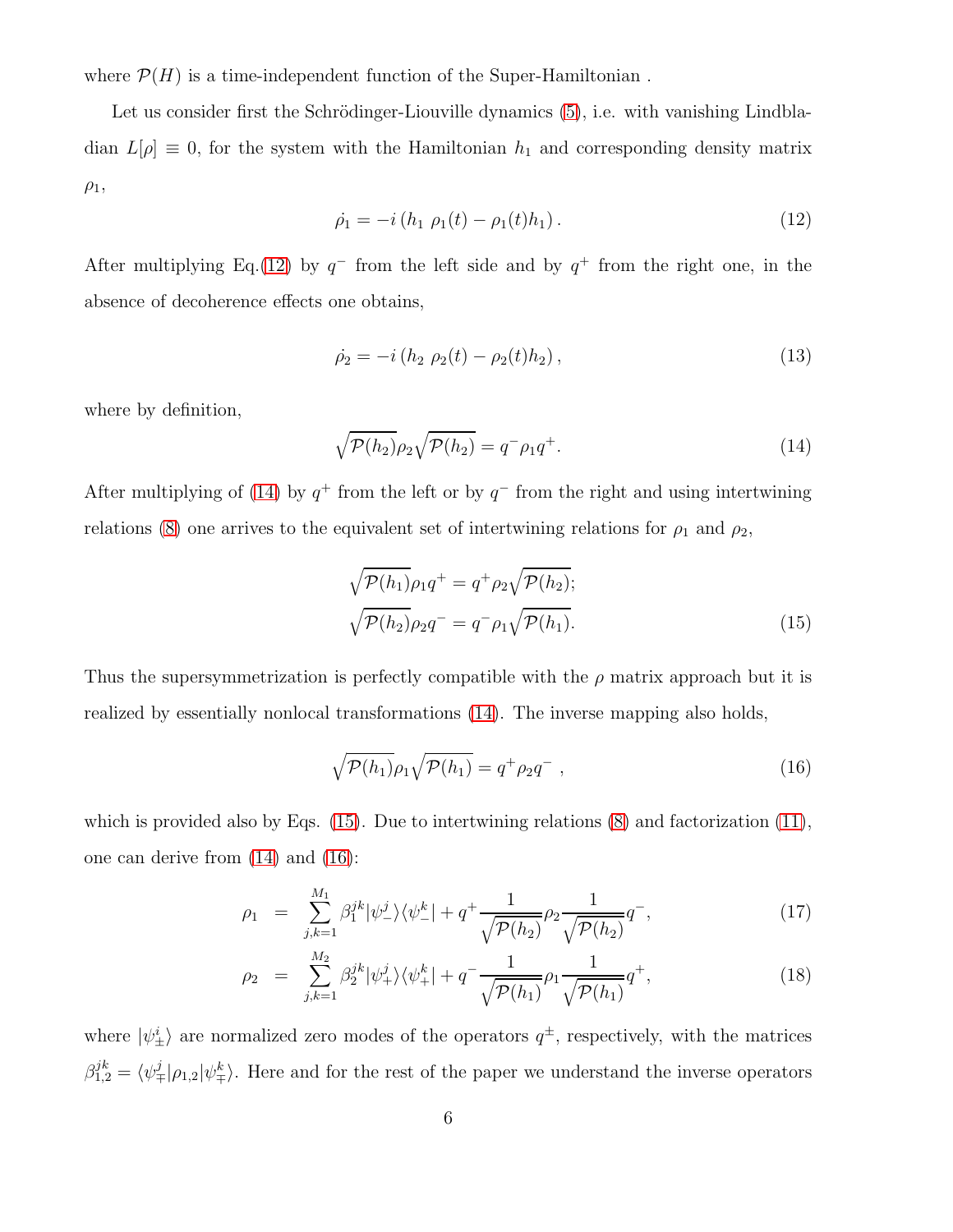of  $\mathcal{P}(h_{1,2})$  in a sense that they are supplemented by projectors on the subspaces orthogonal to the zero modes i.e.

$$
\frac{1}{\sqrt{\mathcal{P}(h_1)}}|\psi^j_{-}\rangle \equiv 0, \quad \frac{1}{\sqrt{\mathcal{P}(h_2)}}|\psi^j_{+}\rangle \equiv 0,
$$
\n(19)

Note that the relations  $(17)$ , $(18)$  prohibit the mixing between the zero modes and positive energy states in the matrices  $\rho_1$  and  $\rho_2$ . Another consequence is that,

$$
\operatorname{Tr} (\rho_1) - \operatorname{Tr} (\beta_1) = \operatorname{Tr} (\rho_2) - \operatorname{Tr} (\beta_2), \qquad (20)
$$

thus the total probability is invariant if  $Tr (\beta_1) = Tr (\beta_2)$ .

The Super-density matrix  $\hat{\rho}$  defined as

$$
\hat{\rho} \equiv \left( \begin{array}{cc} \rho_1 & 0 \\ 0 & \rho_2 \end{array} \right) \tag{21}
$$

satisfies the following linear equation:

<span id="page-6-0"></span>
$$
\sqrt{\mathcal{P}(H)}\hat{\rho}\sqrt{\mathcal{P}(H)} = Q\hat{\rho}\bar{Q} + \bar{Q}\hat{\rho}Q,\tag{22}
$$

which is an essence of the SUSY for  $\rho$  matrices. Equivalently the set [\(15\)](#page-5-2) is reproduced by,

$$
\overline{Q}\hat{\rho}\sqrt{\mathcal{P}(H)} = \sqrt{\mathcal{P}(H)}\hat{\rho}\overline{Q}, \quad Q\hat{\rho}\sqrt{\mathcal{P}(H)} = \sqrt{\mathcal{P}(H)}\hat{\rho}Q,\tag{23}
$$

which are analogs of the intertwining relations [\(8\)](#page-4-1).

At this point, one may find it useful to introduce normalized supercharges,

<span id="page-6-1"></span>
$$
Q_n \equiv Q \frac{1}{\sqrt{\mathcal{P}(H)}} = \frac{1}{\sqrt{\mathcal{P}(H)}} Q; \quad \bar{Q}_n \equiv \bar{Q} \frac{1}{\sqrt{\mathcal{P}(H)}} = \frac{1}{\sqrt{\mathcal{P}(H)}} \bar{Q}, \tag{24}
$$

which satisfy the following superalgebra:

<span id="page-6-2"></span>
$$
\{Q_n, \bar{Q}_n\} = 1; \quad [Q_n, \hat{\rho}] = [\bar{Q}_n, \hat{\rho}] = 0; \quad \hat{\rho} = Q_n \hat{\rho} \bar{Q}_n + \bar{Q}_n \hat{\rho} Q_n, \tag{25}
$$

the latter relation being actually a direct consequence of the former one [\(22\)](#page-6-0). Thus, the  $\hat{\rho}$ matrix is supersymmetric in terms of normalized supercharges.

Now let us derive the SUSY covariance conditions on the FGKLS operators  $A_1^j \leftrightarrow A_2^j$ associated with the Hamiltonians  $h_1$ ,  $h_2$ . It is clear that the definition similar to Eq.[\(14\)](#page-5-1):

$$
q^{-} L[A_1^j; \rho_1] \ q^{+} = \sqrt{\mathcal{P}(h_2)} L[A_2^j; \rho_2] \ \sqrt{\mathcal{P}(h_2)}.
$$
 (26)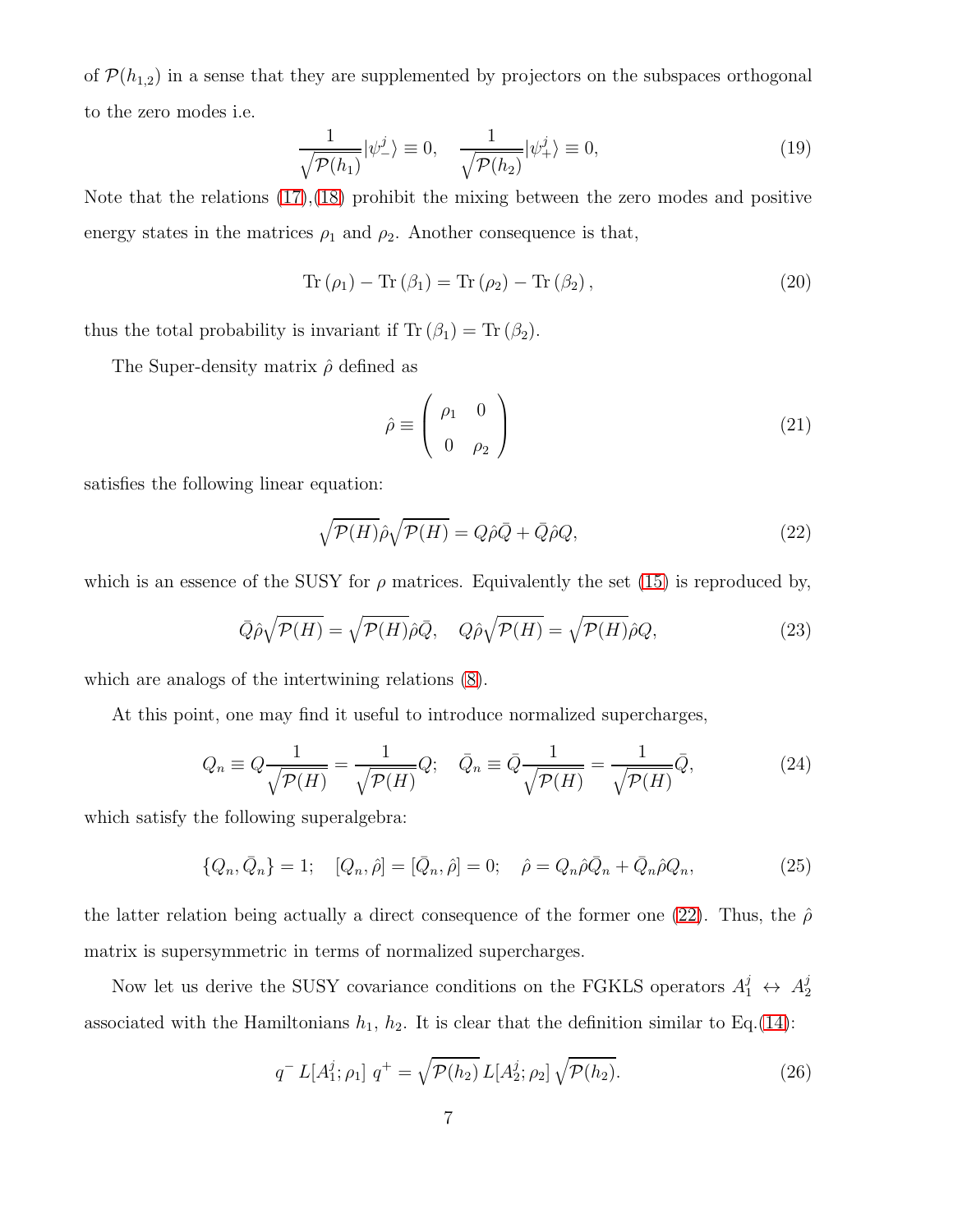will provide the analogous SUSY covariance properties for all terms in the FGKLS master equation  $(5)$ . It entails the following (similar to  $(15)$ ) intertwining relations between the FGKLS operators,

<span id="page-7-0"></span>
$$
q^-A_1^j\sqrt{\mathcal{P}(h_1)} = \sqrt{\mathcal{P}(h_2)}A_2^j q^-;
$$
\n(27)

$$
q^{-} \sum_{j} (A_1^j)^{\dagger} A_1^j \sqrt{\mathcal{P}(h_1)} = \sqrt{\mathcal{P}(h_2)} \sum_{j} (A_2^j)^{\dagger} A_2^j q^{-}.
$$
 (28)

Multiplying [\(27\)](#page-7-0) on the left by  $q^+$  and on the right by  $1/\sqrt{\mathcal{P}(h_2)}$  and using intertwining relations [\(8\)](#page-4-1), one obtains explicit expressions:

<span id="page-7-1"></span>
$$
A_2^j = q^{-} \frac{1}{\sqrt{\mathcal{P}(h_1)}} A_1^j \frac{1}{\sqrt{\mathcal{P}(h_1)}} q^{+}; \quad A_1^j = q^{+} \frac{1}{\sqrt{\mathcal{P}(h_2)}} A_2^j \frac{1}{\sqrt{\mathcal{P}(h_2)}} q^{-}.
$$
 (29)

Simultaneously, the relations [\(28\)](#page-7-0) also will be fulfilled.

When zero modes of  $q^{\pm}$  are present [\(29\)](#page-7-1) is no longer an unique solution of [\(27\)](#page-7-0) and [\(28\)](#page-7-0). However the corresponding evolution does not introduce mixing between the zero modes and positive energy sector in  $\rho_1$  and  $\rho_2$  that would contradict [\(17\)](#page-5-4) and [\(18\)](#page-5-4). Thus in the rest of the paper we restrict ourselves to this special solution.

One can also introduce the SUSY notations,

<span id="page-7-2"></span>
$$
\hat{A}^j \equiv \left( \begin{array}{cc} A_1^j & 0 \\ 0 & A_2^j \end{array} \right),\tag{30}
$$

$$
\bar{Q}\hat{A}^j\sqrt{\mathcal{P}(H)} = \sqrt{\mathcal{P}(H)}\hat{A}^j\bar{Q}, \quad \bar{Q}\sum_j (\hat{A}^j)^\dagger \hat{A}^j\sqrt{\mathcal{P}(H)} = \sqrt{\mathcal{P}(H)}\sum_j (\hat{A}^j)^\dagger \hat{A}^j\bar{Q} \tag{31}
$$

$$
Q(\hat{A}^{j})^{\dagger} \sqrt{\mathcal{P}(H)} = \sqrt{\mathcal{P}(H)} (\hat{A}^{j})^{\dagger} Q, \quad Q \sum_{j} (\hat{A}^{j})^{\dagger} \hat{A}^{j} \sqrt{\mathcal{P}(H)} = \sqrt{\mathcal{P}(H)} \sum_{j} (\hat{A}^{j})^{\dagger} \hat{A}^{j} Q (32)
$$

If one employs the normalized SUSY charges [\(24\)](#page-6-1) then the above relations appear to be intertwining ones,

<span id="page-7-3"></span>
$$
\bar{Q}_n \hat{A}^j = \hat{A}^j \bar{Q}_n, \quad \bar{Q}_n \sum_j (\hat{A}^j)^\dagger \hat{A}^j = \sum_j (\hat{A}^j)^\dagger \hat{A}^j \bar{Q}_n \tag{33}
$$

$$
Q_n(\hat{A}^j)^\dagger = (\hat{A}^j)^\dagger Q_n, \quad Q_n \sum_j (\hat{A}^j)^\dagger \hat{A}^j = \sum_j (\hat{A}^j)^\dagger \hat{A}^j Q_n. \tag{34}
$$

For hermitian  $\hat{A}^j$  the relations [\(32\)](#page-7-2), [\(34\)](#page-7-3) are reduced to the following equations,

$$
\sqrt{\mathcal{P}(H)}\hat{A}_j\sqrt{\mathcal{P}(H)} = Q\hat{A}_j\bar{Q} + \bar{Q}\hat{A}_jQ, \quad \hat{A}_j = Q_n\hat{A}_j\bar{Q}_n + \bar{Q}_n\hat{A}_jQ_n,
$$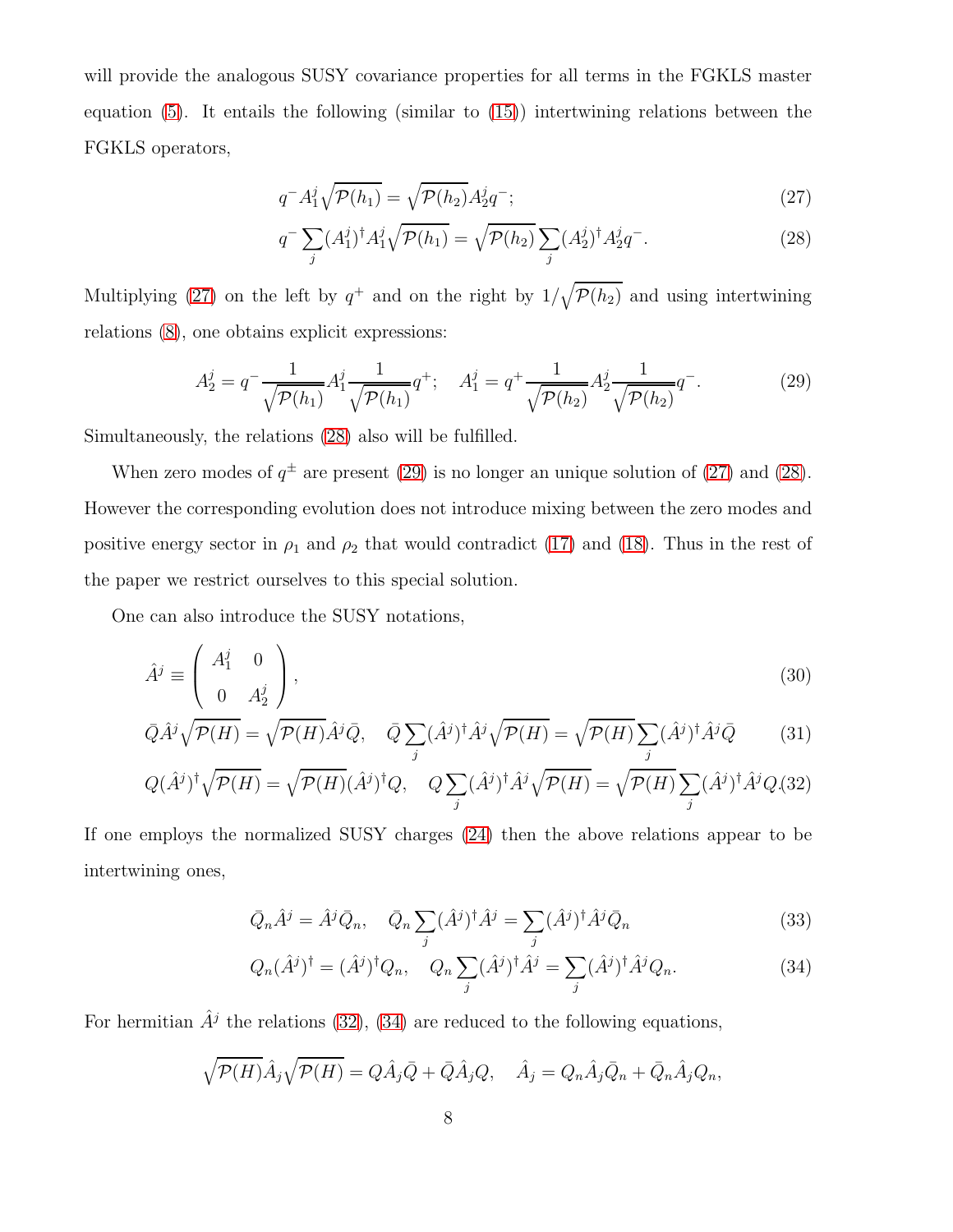$$
\sqrt{\mathcal{P}(H)}\sum_{j}(\hat{A}_{j})^{2}\sqrt{\mathcal{P}(H)} = Q\sum_{j}(\hat{A}_{j})^{2}\bar{Q} + \bar{Q}\sum_{j}(\hat{A}_{j})^{2}Q,
$$
  

$$
\sum_{j}(\hat{A}_{j})^{2} = Q_{n}\sum_{j}(\hat{A}_{j})^{2}\bar{Q}_{n} + \bar{Q}_{n}\sum_{j}(\hat{A}_{j})^{2}Q_{n},
$$
\n(35)

which are simple consequences of the intertwining conditions  $(31)$ ,  $(32)$ ,  $(34)$ . We remark that the latter relations remind the similar ones  $(22),(25)$  $(22),(25)$  for the Super-density matrix  $\hat{\rho}$ . Thus both the  $\hat{\rho}$ -matrix and the (hermitian) matrices  $\hat{A}_j$  are solutions of the same set of equations. On the other hand, the Super-density matrix  $\hat{\rho}$  is a positive operator whereas there is no reason for the FGKLS operators to be positive.

### 4. Examples

In this Section, we shall consider a few simple illustrative examples of SUSY construction proposed above. Let us consider the density matrix  $\rho_1$  for one-dimensional quantum system in the energetic basis:

$$
h_1|E_m\rangle = E_m|E_m\rangle,\tag{36}
$$

which for simplicity has only discrete spectrum states with non-degenerate mutually orthonormal eigenvectors  $|E_m\rangle$ . The density matrix  $\rho_1$  [\(17\)](#page-5-4) can be represented in the energy basis as,

$$
\rho_1(t) = \sum_{m,n=0}^{\infty} r_{mn} |E_m\rangle\langle E_n| + \beta_1 |0\rangle\langle 0|.
$$
 (37)

where  $|0\rangle$  is a possible zero mode of  $q^-$  and  $r_{mn}$  is a Hermitian semipositively definite matrix. Because the solution [\(29\)](#page-7-1) acts trivially on the zero mode sector we will omit it from our consideration by assuming  $\beta_1 = 0$ . Also, let the components  $q^{\pm}$  of supercharges be the differential operators of first order so that the polynomials  $\mathcal{P}(H)$  in [\(11\)](#page-4-2) and further on are linear in the corresponding Hamiltonians with zero energy of factorization:  $\mathcal{P}(h_1) = q^+q^$  $h_1$ ,  $\mathcal{P}(h_2) = q^-q^+ = h_2$ . Under the supertransformations, the eigenstates  $|E_m\rangle$  of  $h_1$  are transformed to the eigenstates  $|E_m\rangle$  of  $h_2$ :

<span id="page-8-0"></span>
$$
|\tilde{E}_m\rangle = \frac{1}{\sqrt{E_m}} q^- |E_m\rangle; \quad h_2 |\tilde{E}_m\rangle = \tilde{E}_m |\tilde{E}_m\rangle.
$$
 (38)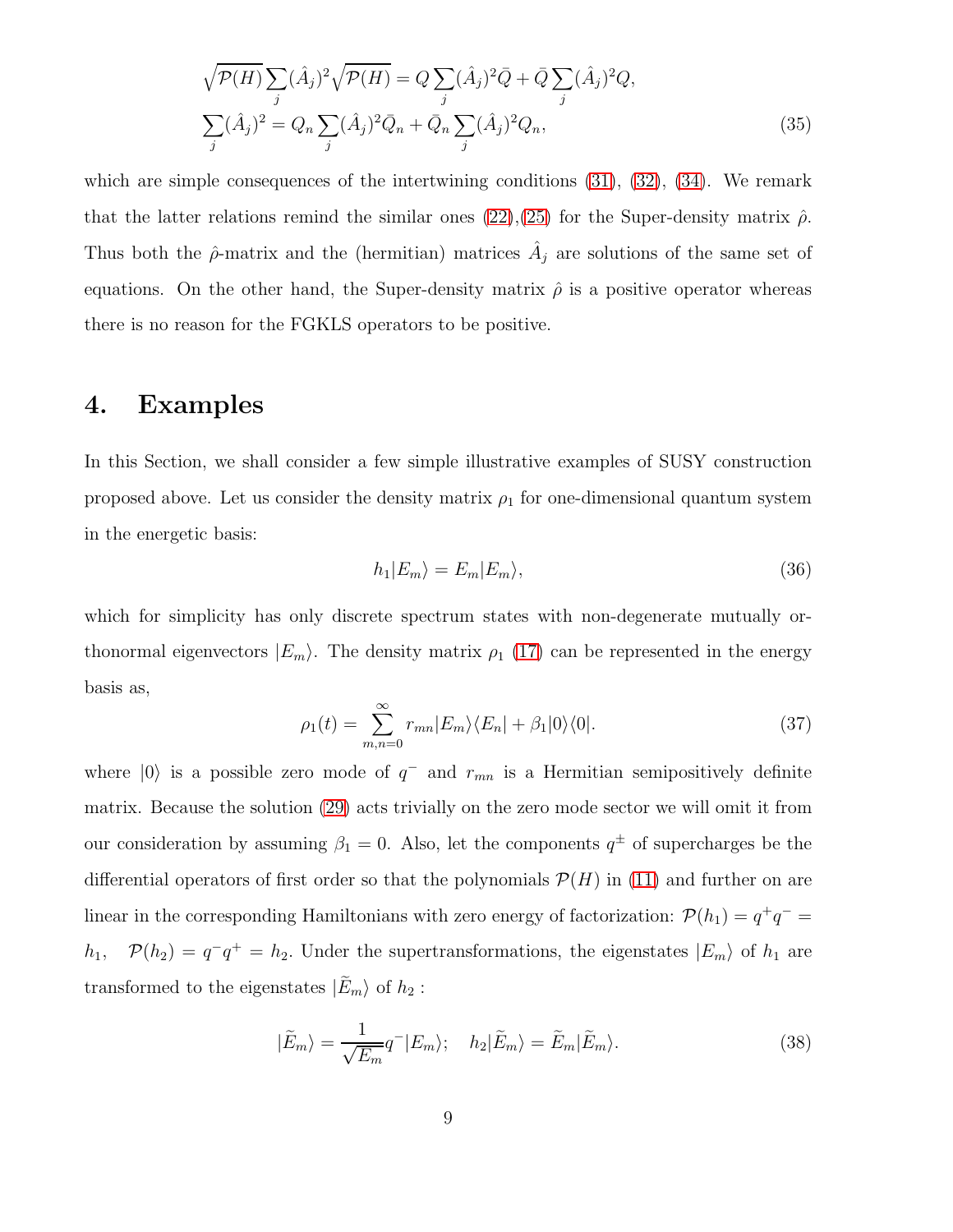Excluding the possible zero modes the spectra of  $h_1$  and  $h_2$  coincide exactly  $E_n = E_n$  (see details in  $[36]$  -  $[44]$ ). It follows from  $(18)$  and  $(38)$  that

$$
\rho_2(t) = \sum_{m,n=0}^{\infty} r_{mn} |\tilde{E}_m\rangle \langle \tilde{E}_n|.
$$
\n(39)

1. Let us choose the FGKLS operators  $A_1^j$  as the real functions of the Hamiltonian:

$$
A_1^j = f_j(h_1); \quad f_j = f_j^*.
$$
\n(40)

The FGKLS equation [\(5\)](#page-3-2), [\(6\)](#page-3-1) for the open system with  $h_1$ ,  $A_1^j$  takes the form:

<span id="page-9-0"></span>
$$
\sum_{n,m=0}^{\infty} \frac{d}{dt} r_{mn} |E_m\rangle\langle E_n| =
$$
\n
$$
= \sum_{n,m=0}^{\infty} r_{mn} \Big[ -i(E_m - E_n) - \frac{1}{2} \sum_j (f_j(E_n) - f_j(E_m))^2 \Big] |E_m\rangle\langle E_n|,
$$
\n(41)

providing the necessary relations for  $r_{mn}(t)$ . In particular, the asymptotically stable at  $t \to \infty$ density matrix is possible if for  $n \neq m$  at  $t \to \infty$  the matrix  $r_{mn} \to 0$ . The diagonal elements  $r_{nn}$  may be arbitrary up to normalization condition [\(3\)](#page-2-0) due to vanishing expression of terms with  $n = m$  in square brackets in [\(41\)](#page-9-0). Supersymmetry between the partners  $\rho_1$ ,  $\rho_2$  leads to conclusion that the partner density matrix  $\rho_2(t)$  is also asymptotically stable if its FGKLS operators are taken according to supersymmetry as in Eq.[\(29\)](#page-7-1):  $A_2^j = f_j(h_2)$ .

2. One more example can be considered with

$$
A_1(t) = \sum_{s=1}^2 \gamma_s |E_s\rangle\langle E_s|; \quad A_1^\dagger(t) = \sum_{s=1}^2 \gamma_s^\star |E_s\rangle\langle E_s|,\tag{42}
$$

with complex values of  $\gamma_{1,2}(t)$ . According to [\(29\)](#page-7-1), the superpartners are:

$$
A_2(t) = \sum_{s=1}^2 \gamma_s |\tilde{E}_s\rangle\langle\tilde{E}_s|; \quad A_2^{\dagger}(t) = \sum_{s=1}^2 \gamma_s^{\star} |\tilde{E}_s\rangle\langle\tilde{E}_s|,\tag{43}
$$

with the same functions  $\gamma_{1,2}(t)$  and  $|\tilde{E}\rangle$  defined by [\(38\)](#page-8-0). Such choice for the FGKLS operators leads to the Lindbladian:

$$
L[\rho_1, A_1] = \sum_{s, u=1}^{2} \gamma_s r_{su} \gamma_u^* |E_s\rangle \langle E_u| - \frac{1}{2} \sum_{s, u=1}^{2} \sum_{n=0}^{\infty} r_{ns} |\gamma_s|^2 |E_n\rangle \langle E_s| - \frac{1}{2} \sum_{s, u=1}^{2} \sum_{m=0}^{\infty} r_{sm} |\gamma_s|^2 |E_s\rangle \langle E_m|.
$$
\n(44)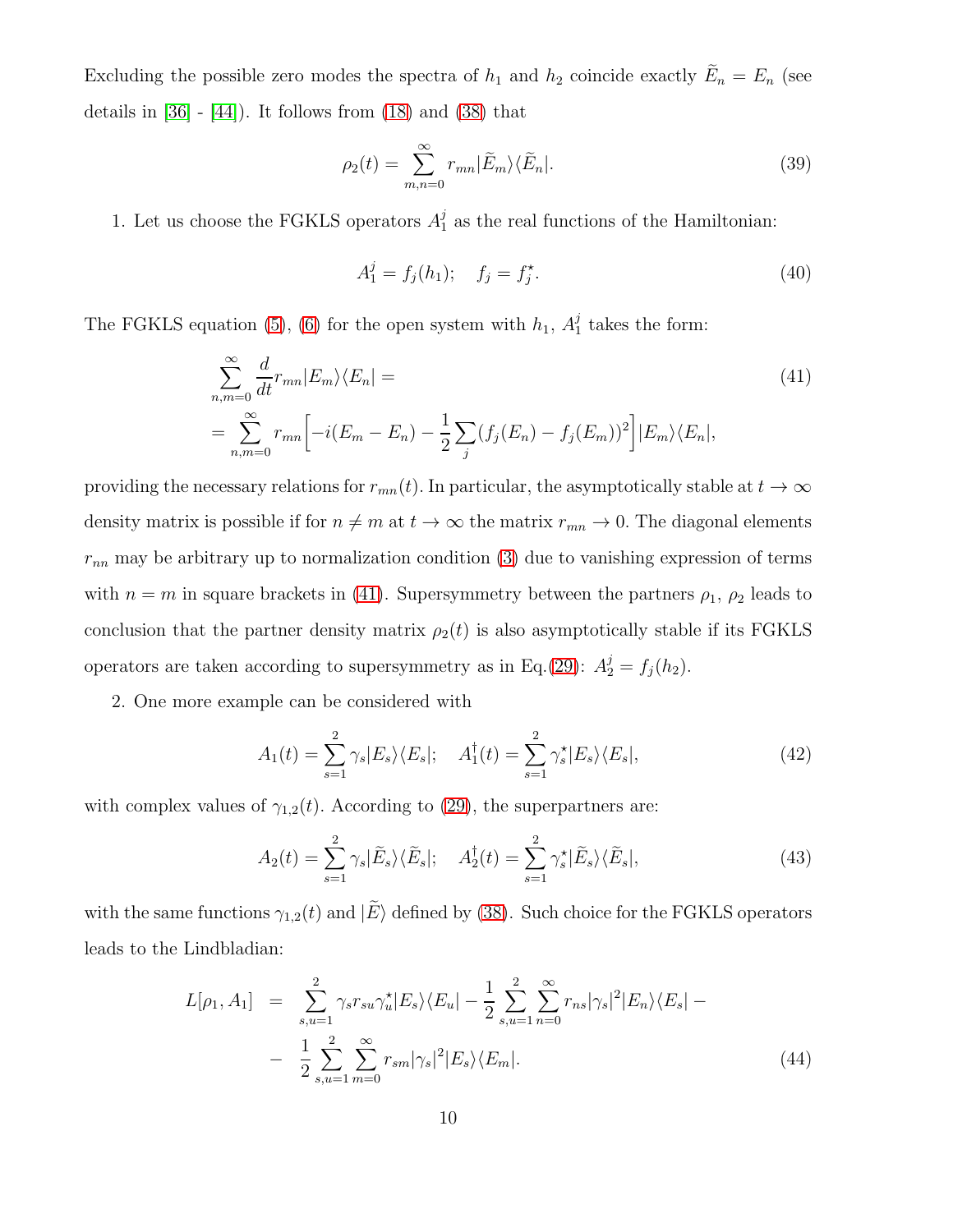Since both the eigenenergies  $E_n = E_n$  and functions  $\gamma_s(t)$  for the FGKLS equations for superpartners  $\rho_1(t)$ ,  $\rho_2(t)$  are the same, the evolution of density matrices is also the same while the Hamiltonians  $h_1$ ,  $h_2$  are different. This fact opens an opportunity to predict evolution of  $\rho_2$  if evolution of  $\rho_1$  is already known.

3. In the next example, we assume that neither  $q^-$  nor  $q^+$  has zero modes and use the only FGKLS operator  $A_1 = q^{-\frac{\Delta}{\sqrt{h}}}$  $\frac{\Delta}{h_1}$  where the real constant  $\Delta$  is of dimensionality  $[\Delta] = [E^{1/2}]$ . Then, by relation [\(29\)](#page-7-1):

$$
A_1 = A_2 = q^{-} \frac{\Delta}{\sqrt{h_1}} = \frac{\Delta}{\sqrt{h_2}} q^{-}; \quad A_1^{\dagger} = A_2^{\dagger} = \frac{\Delta}{\sqrt{h_1}} q^{+} = q^{+} \frac{\Delta}{\sqrt{h_2}}.
$$
 (45)

for which the Lindbladians in the energetic basis are:

<span id="page-10-1"></span>
$$
L[\rho_1, A_1] = \Delta^2 \sum_{m,n=0}^{\infty} r_{mn} \Big[ |\tilde{E}_m\rangle\langle\tilde{E}_n| - |E_m\rangle\langle E_n| \Big] = \Delta^2(\rho_2 - \rho_1); \tag{46}
$$

$$
L[\rho_2, A_2] = \Delta^2 \sum_{m,n=0}^{\infty} r_{mn} \left[ \frac{1}{\sqrt{h_2}} q^{-} | \tilde{E}_m \rangle \langle \tilde{E}_n | q^{+} \frac{1}{\sqrt{h_2}} - | \tilde{E}_m \rangle \langle \tilde{E}_n | \right]. \tag{47}
$$

Taking into account, that  $E_n = E_n$  here, the FGKLS equations for superpartners  $\rho_1$ ,  $\rho_2$  can be written now as:

<span id="page-10-0"></span>
$$
\dot{\rho}_1(t) = \sum_{m,n=0}^{\infty} r_{mn} \Big[ (-i) (E_m - E_n - i \Delta^2) |E_m\rangle \langle E_n| + \Delta^2 |\tilde{E}_m\rangle \langle \tilde{E}_n| \Big]; \tag{48}
$$

$$
\dot{\rho}_2(t) = \sum_{m,n=0}^{\infty} r_{mn} \Big[ (-i) (E_m - E_n - i \Delta^2) |\tilde{E}_m\rangle \langle \tilde{E}_n| + \frac{\Delta}{\sqrt{h_2}} q^- |\tilde{E}_m\rangle \langle \tilde{E}_n| q^+ \frac{\Delta}{\sqrt{h_2}} \Big] \tag{49}
$$

Using the following representation,

$$
\frac{1}{\sqrt{h_2}}q^- = \sum_{n=0}^{\infty} |\tilde{E}_n\rangle\langle E_n|, \quad \frac{1}{\sqrt{h_2}}q^+ = \sum_{n=0}^{\infty} |E_n\rangle\langle \tilde{E}_n|.
$$
 (50)

one can demonstrate that both equations [\(48\)](#page-10-0) and [\(49\)](#page-10-0) lead to the same evolution of the coefficients  $r_{mn}$ ,

<span id="page-10-2"></span>
$$
\frac{d}{dt}r_{mn} = -ir_{mn}(E_m - E_n - i\Delta^2) + \Delta^2 \sum_{k,l=0}^{\infty} r_{kl} \langle E_m | \tilde{E}_k \rangle \langle \tilde{E}_l | E_n \rangle.
$$
 (51)

4. The previous example is easily generalized on the case when  $q^-$  has a zero mode  $|0\rangle$ . Then the FGKLS operator  $A_1$  should be supplemented with the projector on the orthogonal subspace,

$$
A_1 = \left(1 - |0\rangle\langle 0|\right) q^{-} \frac{\Delta}{\sqrt{h_1}}, \quad A_1^{\dagger} = \frac{\Delta}{\sqrt{h_1}} q^{+} \left(1 - |0\rangle\langle 0|\right),\tag{52}
$$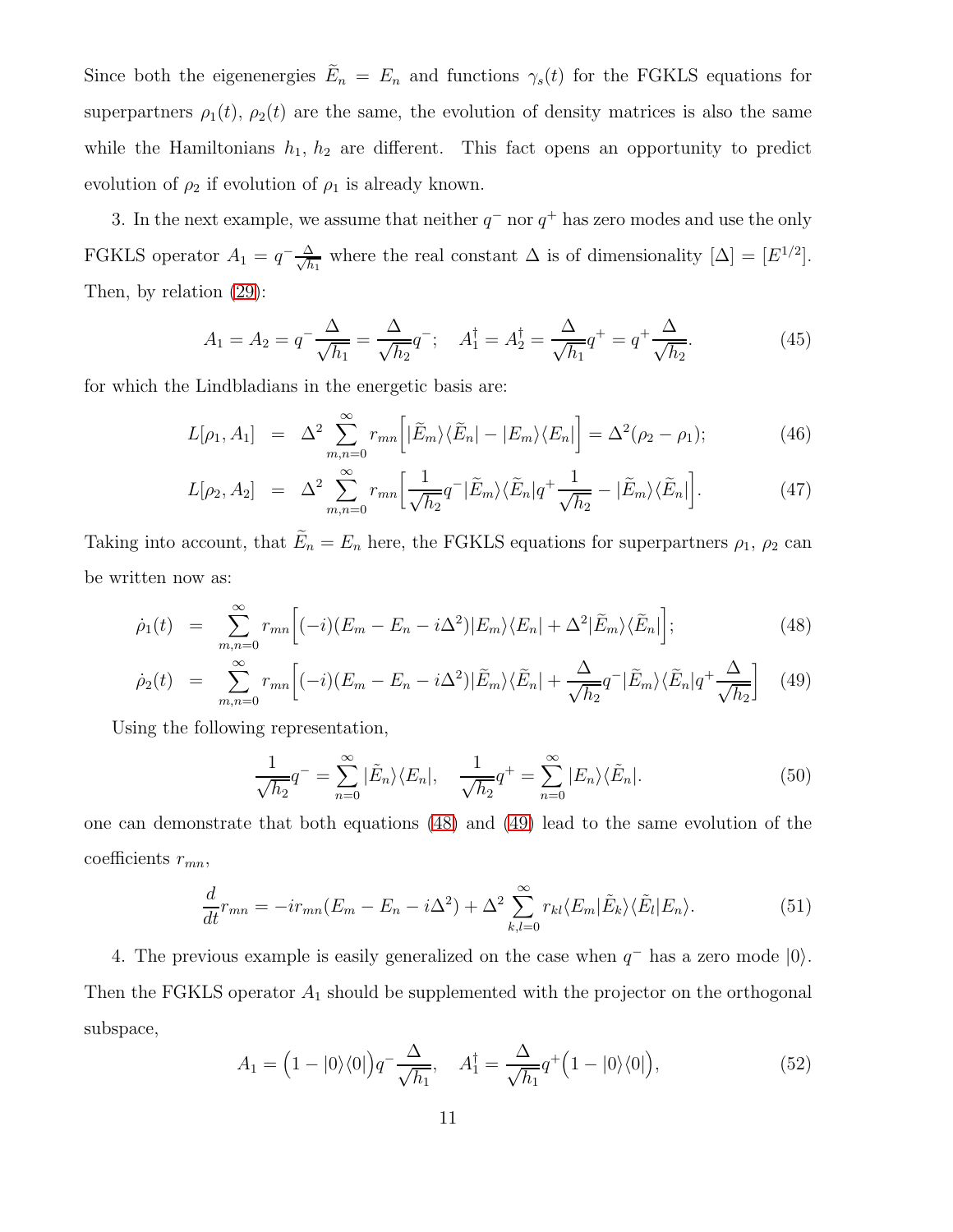whereas its superpartner remains to be the same,

$$
A_2 = q^{-} \frac{\Delta}{\sqrt{h_1}}, \quad A_2^{\dagger} = \frac{\Delta}{\sqrt{h_1}} q^{+}.
$$
\n
$$
(53)
$$

This modification happens to be non-trivial if at least some  $\langle \tilde{E}_n | 0 \rangle \neq 0$ . However the Lindbladian  $L[\rho_2, A_2]$  preserves the form [\(47\)](#page-10-1). As result the evolution of the coefficients  $r_{mn}$ is given by [\(51\)](#page-10-2).

This specific example includes the case of harmonic oscillator when components of supercharges coincide with creation-annihilation operators  $q^- = a$ ,  $q^+ = a^{\dagger}$  playing also the role of FGKLS operators.

## 5. Conclusions

In the present paper, we investigated FGKLS equation for a pair of SUSY-partner Hamiltonian systems. This allowed us to generalize the SUSY QM transformations initially written for the stationary Schrödinger equation to the case of open quantum systems described by FGKLS equations with corresponding Lindblad operators. In the last Section, several illustrative examples of this algorithm demonstrated the SUSY-partnership of different open systems which both satisfy master FGKLS equation. It is clear that similarly to the chain of successive SUSY transformations of the Hamiltonians in standard SUSY QM [\[23\]](#page-13-11), [\[35\]](#page-14-1) - [\[37\]](#page-14-2), the iteration of SUSY transformations [\(14\)](#page-5-1) of the density matrices can be performed both in the general form and for examples of the previous Section.

While we restricted ourselves to the stationary case the supersymmetric approach may be applied to the nonstationary systems. For example, it is useful to mention the extension of standard SUSY QM to nonstationary Schrödinger equation and to classical stochastic dynamical systems characterized by a Fokker-Planck equation (see [\[32\]](#page-14-9), [\[45\]](#page-15-1)).

In the recent paper [\[46\]](#page-15-2) the structure of the steady-state ("pointer") solutions of open integrable quantum lattice models with boundaries, driven far from equilibrium by incoherent particle reservoirs attached at the boundaries, was investigated. Just this class of models was generalized to the graded  $SU(n|m)$  chains, which represent interacting integrable models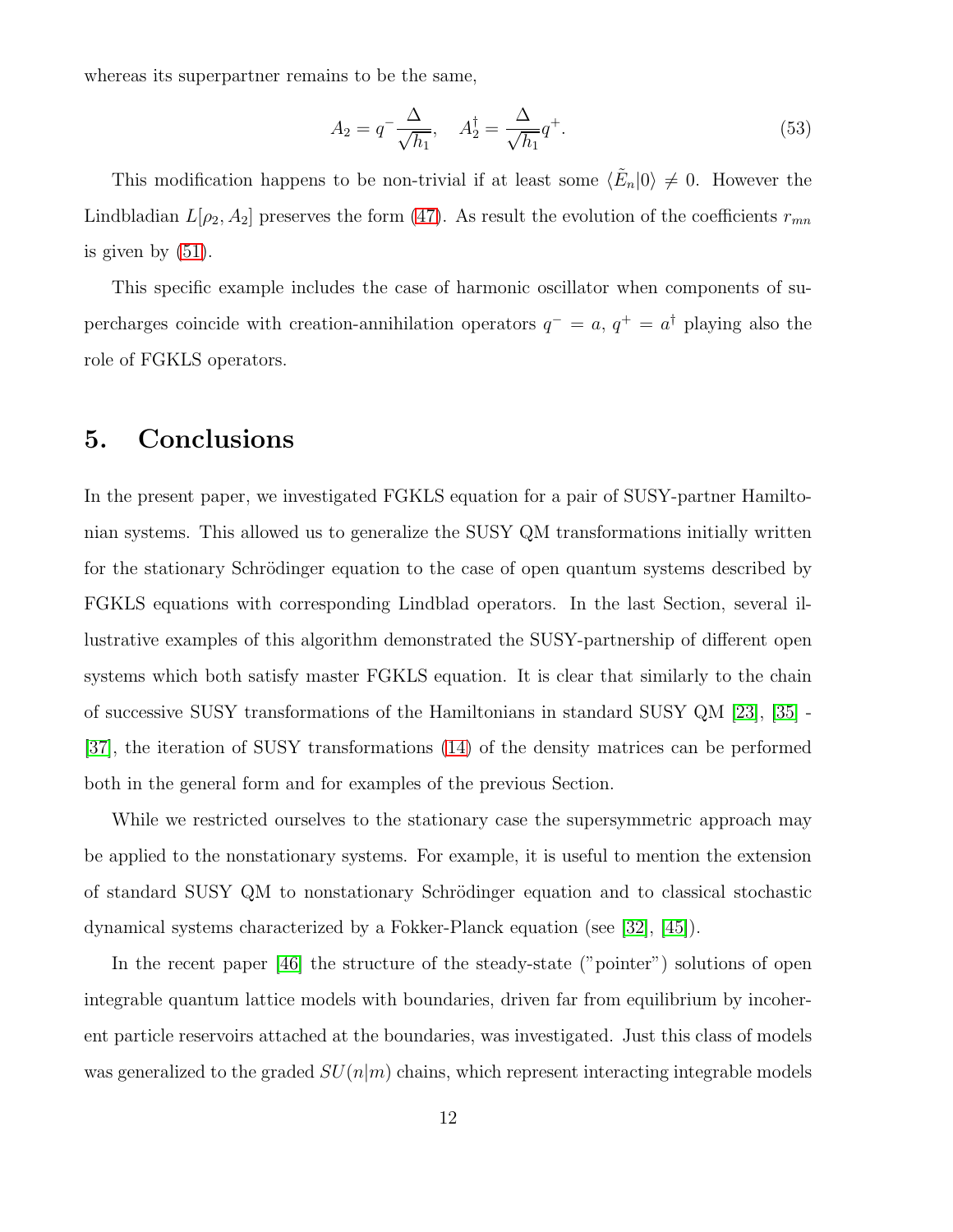with fermionic degrees of freedom. In the present paper, we study SUSY transformations for arbitrary (not only steady-state solutions) open systems without any restrictions on integrability or exact solvability of an initial Hamiltonian. Thus, we obtain the convenient tool for the quantum engineering of open systems described by the FGKLS equation: starting from the simple enough open system, one can obtain the partner system (or, even the chain of systems) with known properties. Also, our approach opens perspectives to generate/eliminate dark states in density matrices which play a crucial role in governing the behavior of entropy.

## 6. Acknowledgments

The work was supported by RFBR Grant No. 18-02-00264-a. The authors are grateful to all of multiple anonymous referees for useful comments.

## <span id="page-12-0"></span>References

- <span id="page-12-3"></span>[1] Franke V.A. 1976 Theor. Math. Phys. 27 406
- <span id="page-12-4"></span>[2] Gorini V., Kossakowski A., and Sudarshan E.C.G. 1976 J. Math. Phys. 17 821
- <span id="page-12-1"></span>[3] Lindblad G. 1976 Comm. Math. Phys. 48 119
- <span id="page-12-2"></span>[4] Lindblad G. 1976 Rep. Math. Phys. 10 393
- <span id="page-12-6"></span>[5] Chruscinski D. and Pascazio S. 2017 Open Systems and Information Dynamics 24 1740001 [\(arXiv:1710.05993\)](http://arxiv.org/abs/1710.05993)
- <span id="page-12-5"></span>[6] Kurkov M.A. and V.A.Franke V.A. 2011 Found. Phys. 41 820
- [7] Huet P. and Peskin M. 1995 Nucl. Phys. B434 3
- [8] Benatti F. and Floreanini R. 1997 Nucl. Phys. B488 335
- [9] Ellis J., Mavromatos N.E. and Nanopoulos D.V. 1992 Phys. Lett. B293 142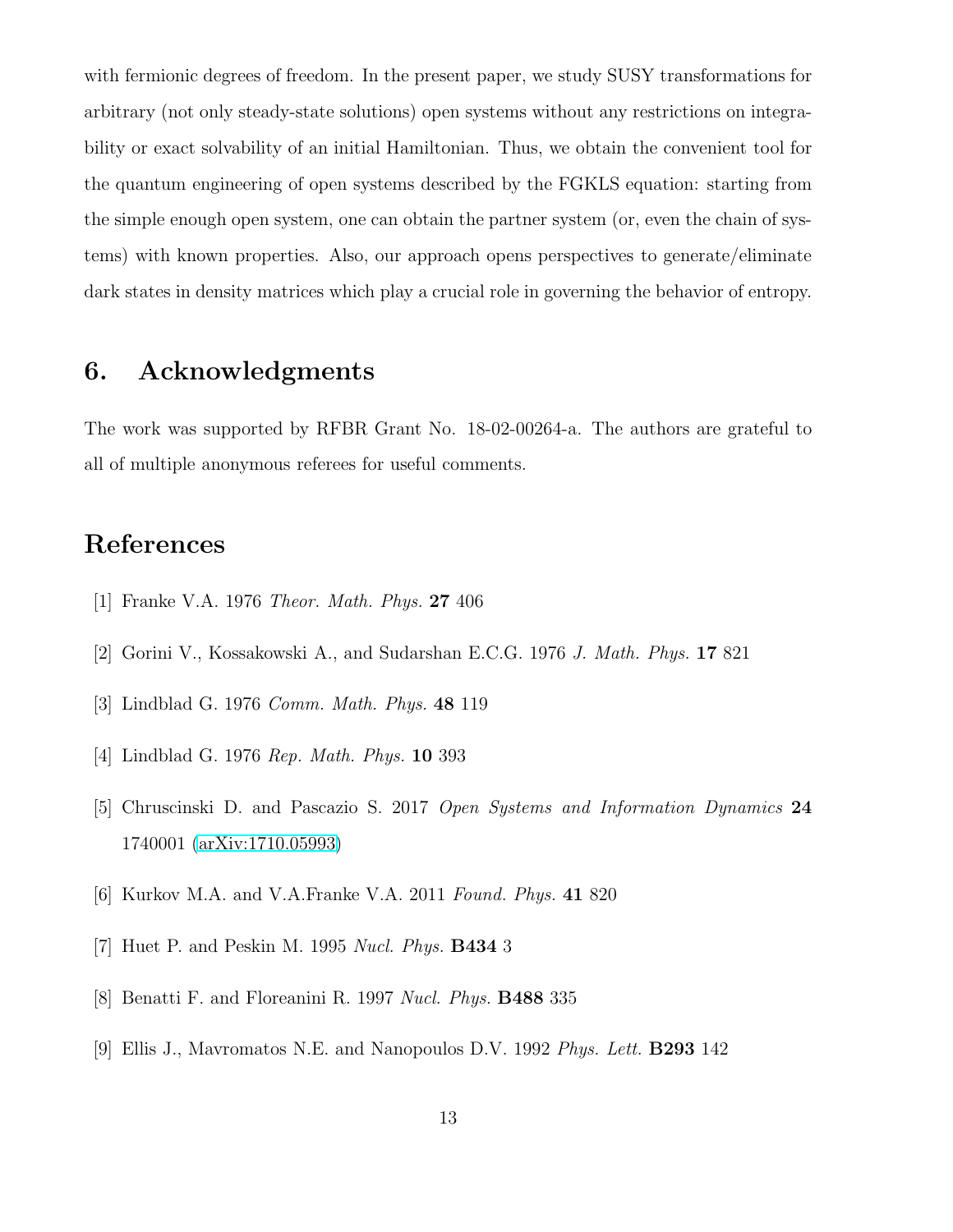- <span id="page-13-5"></span><span id="page-13-4"></span>[10] Ellis J., Lopez J.L., Mavromatos N.E. and Nanopoulos D.V. 1996 Phys. Rev. D53 3846
- <span id="page-13-0"></span>[11] Andrianov A.A., Taron J. and Tarrach R. 2001 Phys.Lett. B507 200
- [12] Breuer F. and Petruccione H.-P. 2002 Theory of Open Quantum Systems (Oxford University Press, New York)
- <span id="page-13-1"></span>[13] 2003 Irreversible Quantum Dynamics (Lecture Notes in Physics vol 622) ed. F.Benatti and R.Floreanini (Springer, Berlin, Heidelberg)
- <span id="page-13-2"></span>[14] Tarasov V.E. 2008 Quantum Mechanics of Non-Hamiltonian and Dissipative Systems (Elsevier, Amsterdam)
- [15] Albert V.V. and Liang Jiang 2014 *Phys. Rev.* **A89** 022118
- <span id="page-13-3"></span>[16] Tomka M., Pletyukhov M. and Gritsev V. 2015 Sci. Rep. 5 13097
- <span id="page-13-6"></span>[17] Macho A., Llorente R. and Garcia-Meca C. 2018 *Phys. Rev. Appl.* 9 014024
- <span id="page-13-7"></span>[18] Weinberg S. 2012 Phys. Rev. A85 062116
- <span id="page-13-8"></span>[19] Weinberg S. 2014 Phys. Rev. A90 042102
- [20] Cooper F., Khare A. and Sukhatme U. 1995 *Phys. Rep.* 251 267
- [21] Bagchi B.K. 2001 Supersymmetry in Quantum and Classical Mechanics (Chapman, Boca Raton)
- <span id="page-13-11"></span>[22] Fernandez C D.J. 2010 Supersymmetric Quantum Mechanics AIP Conf. Proc. 1287 3
- <span id="page-13-9"></span>[23] Andrianov A.A. and Ioffe M.V. 2012 *J. Phys.* **A45** 503001
- [24] Fernandez C D.J. FernandezCDJ 2018 Integrability, Supersymmetry and Coherent States. A Volume in Honour of Professor Veronique Hussin (CRM Series in Mathematical Physics) ed S Kuru et al pp 3768; [\(arXiv:1811.06449\)](http://arxiv.org/abs/1811.06449)
- <span id="page-13-10"></span>[25] Andrianov A.A., Borisov N.V. and Ioffe M.V. 1984 Sov. Phys. JETP Lett. 39 93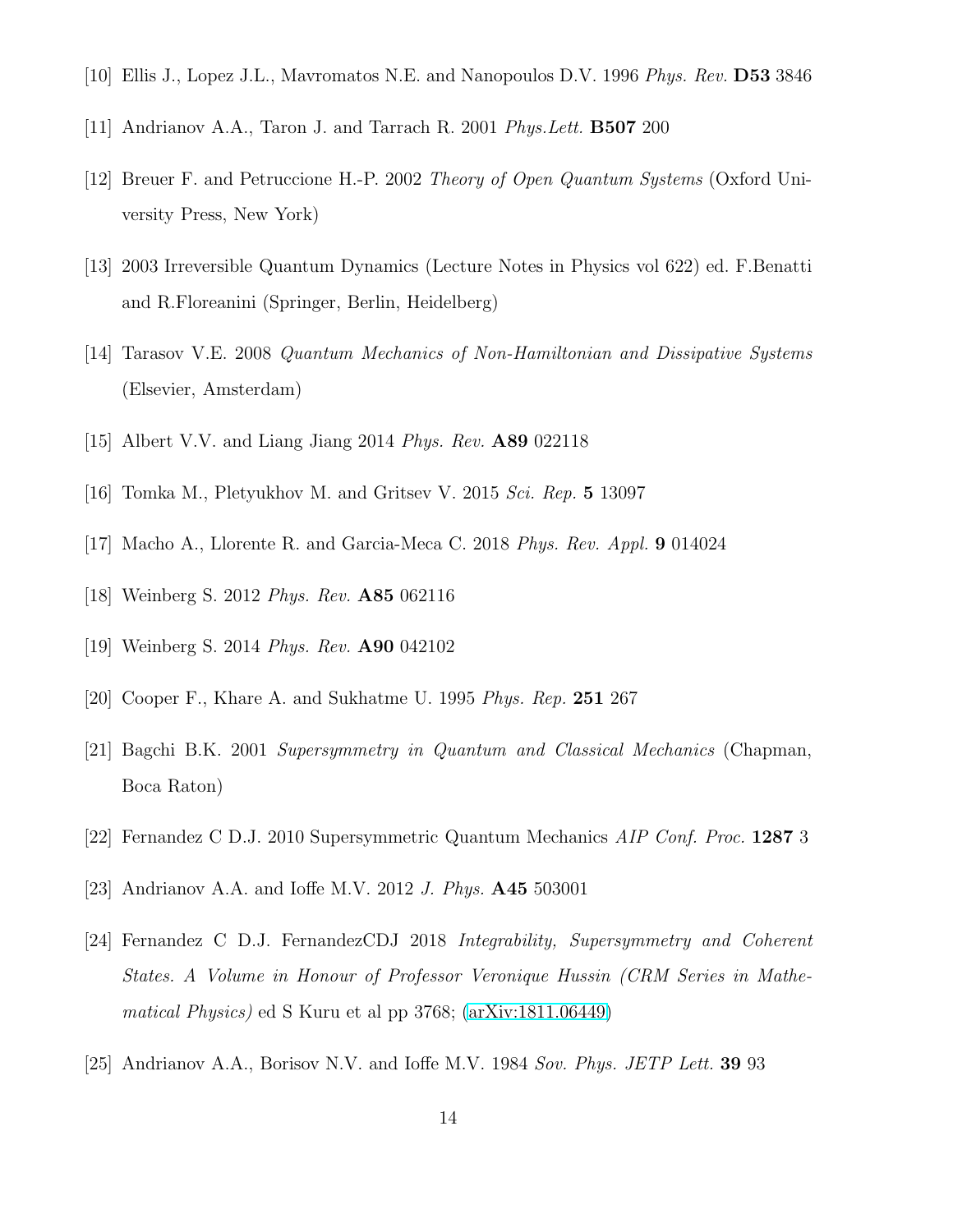- [26] Kostelecky V.A. and Nieto M.M. 1984 Phys. Rev. Lett. 53 2285
- [27] Comtet D.K.C.A. and Bandrauk A. 1985 Phys. Lett. **B150** 159
- [28] Andrianov A.A. and Ioffe M.V. 1991 *Phys. Lett.* **B255** 543
- [29] Gozzi E., Reuter M. and Thacker W.D. 1993 Phys. Lett. A183 29
- [30] Andrianov A.A., Cannata F., Ioffe M.V. and Nishnianidze D.N. 1997 J. Phys. A30 5037
- <span id="page-14-9"></span>[31] Andrianov A.A., Cannata F., Dedonder J.-P. and Ioffe M.V. 1999 Int. J. Mod. Phys. A14 2675
- [32] Cannata F., Ioffe M., Junker G. and Nishnianidze D., 1999 J. Phys.  $\mathbf{A32}$  3583
- <span id="page-14-0"></span>[33] Cannata F., Ioffe M.V., Neelov A.I. and Nishnianidze D.N. 2004 J. Phys. A37 10339
- <span id="page-14-1"></span>[34] Ioffe M.V., Kuru S., Negro J. and Nieto L.M. 2006 J. Phys. A39 6987
- <span id="page-14-8"></span>[35] Andrianov A.A., Ioffe M.V. and Spiridonov V. 1993 Phys. Lett. **A174** 273
- <span id="page-14-2"></span>[36] Andrianov A.A., Cannata F., Dedonder J.-P. and Ioffe M.V. 1995 Int. J. Mod. Phys. A10 2683
- <span id="page-14-3"></span>[37] Andrianov A.A. and Sokolov A.V. 2003 Nucl. Phys. **B660** 25
- <span id="page-14-4"></span>[38] M. V. Ioffe and D. N. Nishnianidze, Phys. Lett. A327 (2004) 425
- <span id="page-14-5"></span>[39] Spohn H. 1980 Rev. Mod. Phys. 52 569
- <span id="page-14-6"></span>[40] Diehl S., Micheli A., Kantian A., Kraus B., Büchler H.P., and Zoller P. 2008 Nature Physics 4 878
- <span id="page-14-7"></span>[41] Andrianov A.A., Borisov N.V. and Ioffe M.V. 1984 Phys. Lett. A105 19
- [42] Andrianov A.A., Borisov N.V. and Ioffe M.V. 1984 Theor. Math. Phys. 61 1078
- [43] Samsonov B.F. 1999 *Phys. Lett.* **A263** 274